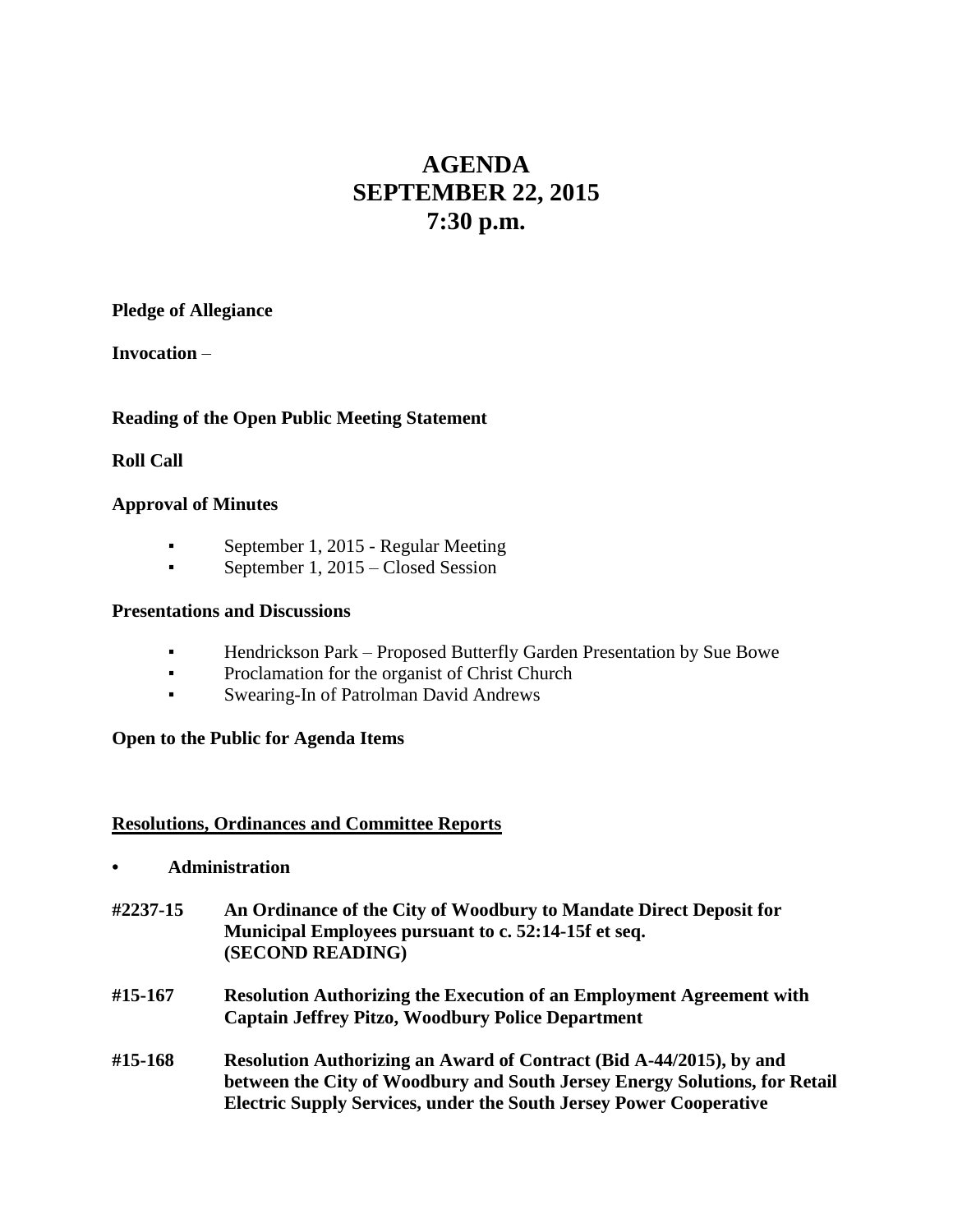| #15-169 | <b>Resolution of the City of Woodbury Imposing Lien(s) for Property</b> |
|---------|-------------------------------------------------------------------------|
|         | <b>Maintenance pursuant to Municipality Code §162-4</b>                 |

## **• Finance**

| #15-170 | <b>Resolution Authorizing Reimburse for Water/Sewer Overpayment of</b> |
|---------|------------------------------------------------------------------------|
|         | \$1,620.95 For Block 83, Lot 27.05                                     |

- **#15-171 Resolution Providing for the Insertion of Special Items of Revenue in the Budget of the City of Woodbury pursuant to N.J.S. 40A:4-87 (Chapter 159, P.L. 1948)**
- **#15-172 Resolution Waiving Interest on Woodbury Board of Education Accounts Paid After the Thirty Day Grace Period**

Motion for Approval to Pay the Listed Vouchers

- **• Public Works**
- **#15-173 Resolution Authorizing Change Order No. 8 for the Renovations to the New Woodbury Police Station**
- **#15-174 Resolution Authorizing Change Order No. 1 for the Wood Street Water Main Extension Project**
- **• Community Development**
- **#15-175 Resolution Accepting Volunteer Firefighter Application of Gregory M. Sweeney, Sr. for Membership in the Woodbury Fire Department**

#### **Old Business**

#### **New Business**

#### **Reports:**

**Committee Reports**